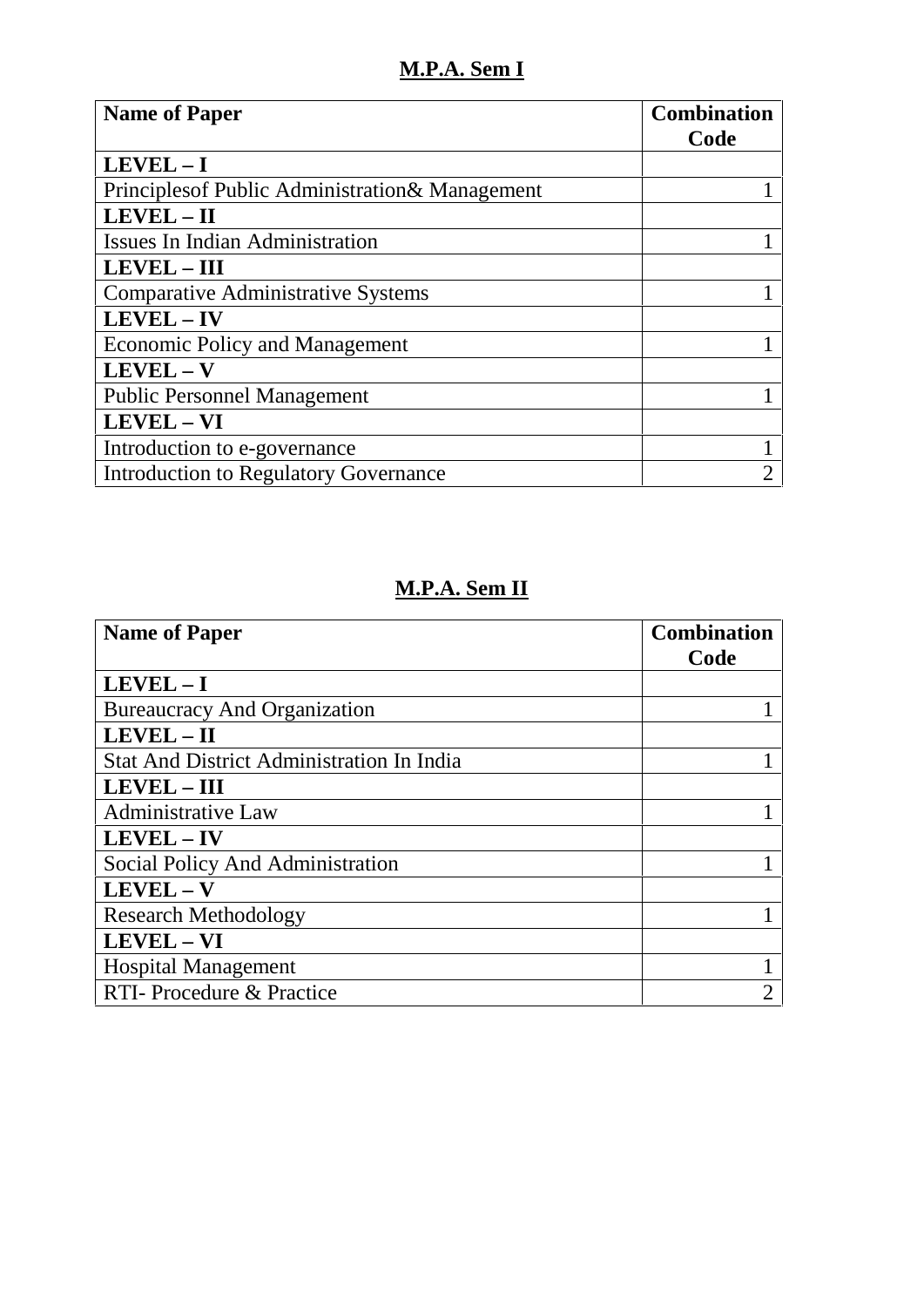## **M.P.A. Sem III**

| <b>Name of Paper</b>                            | <b>Combination</b> |
|-------------------------------------------------|--------------------|
|                                                 | Code               |
| LEVEL-I                                         |                    |
| <b>Basic Concepts in Computer Applications</b>  |                    |
| <b>Public Policy</b>                            |                    |
| LEVEL - II                                      |                    |
| <b>Management of Financial System</b>           |                    |
| $LEVEL - III, IV, V$                            |                    |
| Principles of Human Resource Management         |                    |
| <b>Organizational Behaviour and Development</b> |                    |
| Government and Labour Welfare Policy            | 3                  |
| Disaster Management                             | 4                  |
| <b>Water Resource Management</b>                | 5                  |
| <b>Environmental Policy and Administration</b>  | 6                  |
| <b>Advanced Course in Computer Applications</b> |                    |
| <b>Project Management</b>                       | 8                  |
| <b>Management Improvement Techniques</b>        | 9                  |
| LEVEL - VI                                      |                    |
| <b>Hospital Management</b>                      |                    |
| Gender and Law                                  | $\overline{2}$     |
| RTI – Procedure and Practice                    | 3                  |

# **M.P.A. Sem IV**

| <b>Name of Paper</b>                      | <b>Combination</b> |
|-------------------------------------------|--------------------|
|                                           | Code               |
| $LEVEL - I$                               |                    |
| <b>Dissertation Based On Project Work</b> |                    |
| LEVEL - II                                |                    |
| <b>Industrial Relations</b>               |                    |
| <b>Police Management</b>                  | $\overline{2}$     |
| <b>LEVEL - III</b>                        |                    |
| Human Resources Development               |                    |
| <b>Issues in Population Policy</b>        | $\overline{2}$     |
| LEVEL-IV                                  |                    |
| <b>Safety Management</b>                  |                    |
| <b>Public Health Management</b>           | $\overline{2}$     |
| LEVEL - V                                 |                    |
| <b>Disaster Preparedness for Citizens</b> |                    |